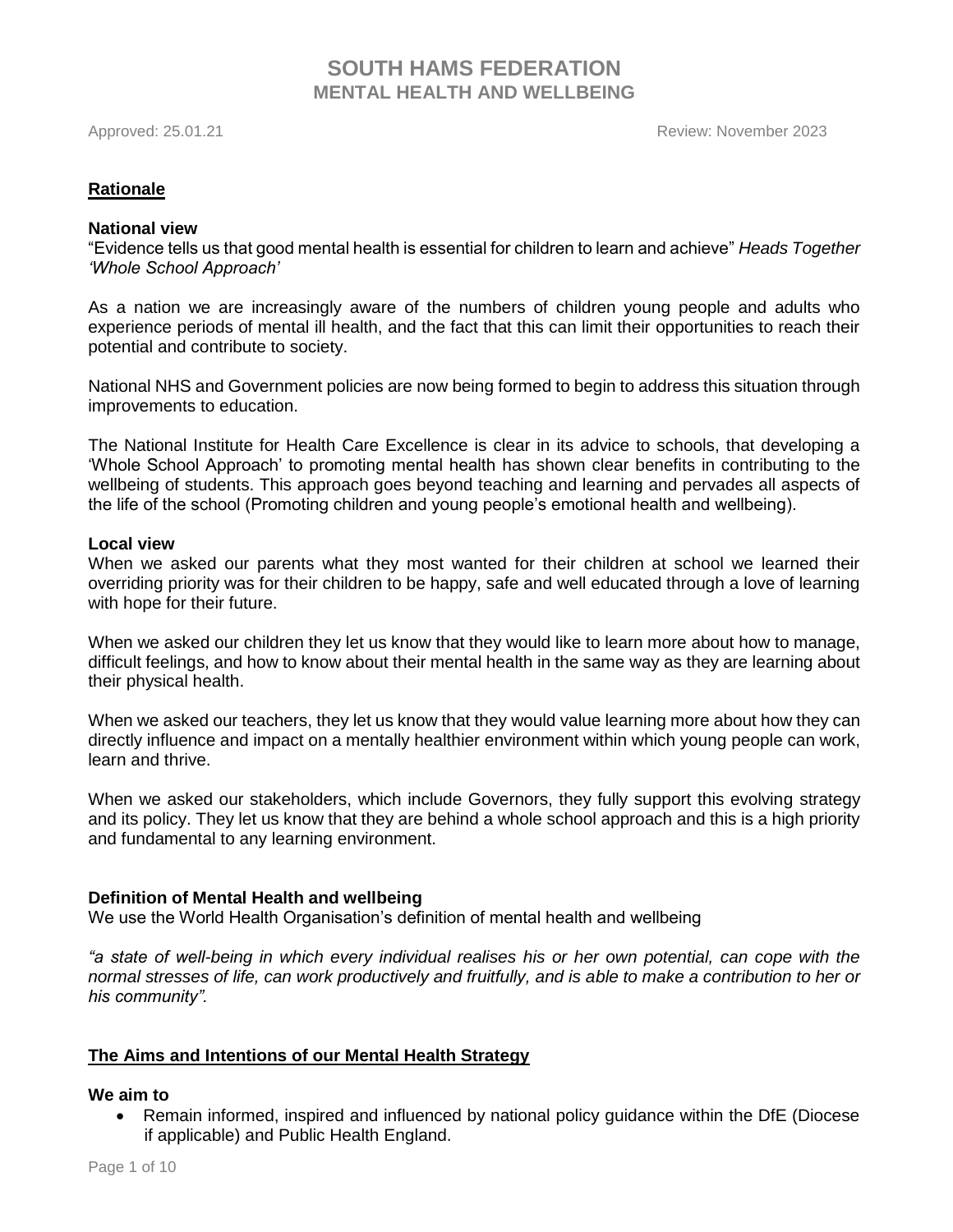Approved: 25.01.21 Review: November 2023

- Ensure a whole school approach to development and delivery.
- Ensure a whole community contribution to development and delivery, including students and their families, stakeholders, partner agencies in statutory and charitable organisations and the local extended community.
- Connect with our partner schools in our Federations/MATS/local community to share good practice.
- To hold the Mental Health Strategy as a standard agenda item on Senior Leadership Team and Governor Meetings.

### **We will**

- Ensure that this Mental Health Strategy and it's Policies complement all other current school strategies and policies.
- Review the Mental Health and wellbeing Strategy annually.
- Ensure there is clear learning in our curriculum regarding emotional wellbeing and mental health across all key stages.
- Produce a summary of implemented delivery, outcome and next step developments annually.
- Ensure our Mental Health Policy connected to this strategy is available on our website.

Here at the South Hams Federation we embrace our role, alongside our families, the community and with our wider partners, in contributing to the developing emotional wellbeing of our students and their learning about being healthy, from a physical and mental health perspective.

"Promoting children and young people's emotional health and wellbeing: A whole school approach" suggest using an Eight Principles Approach.

We have chosen to use this Eight Principle approach to develop our school Mental Health Policy and evidence it in action.

However, in line with the EH4MH added value, our Eight Principles include our links with our community and national contributions to our children's developing mental health and wellbeing.

We have chosen an additional section that aims to highlight our chosen forms of **communication** and information sharing.

# **This policy is developed in response to our pledge in the Mental Health Strategy. It is guided by Public Health England's key documents outlined at the end of this document.**

## **Principle 1: Leadership and Management**

At the core of these Eight Principles is Leadership and Management. Their commitment and drive are key in embedding this policy at the heart of our Federation.

At the South Hams Federation Hazel Acton and Krystle Zillah- Dudley are our SENCO's. Our Heads of School are our Safeguarding Lead and we have a Federation Mental Health Champion who is leading the development of our Whole School Mental Health Strategy. She will be establishing a Mental Health working group represented by both staff and students, with support and oversight by the Senior Leadership Team and Board of Governors.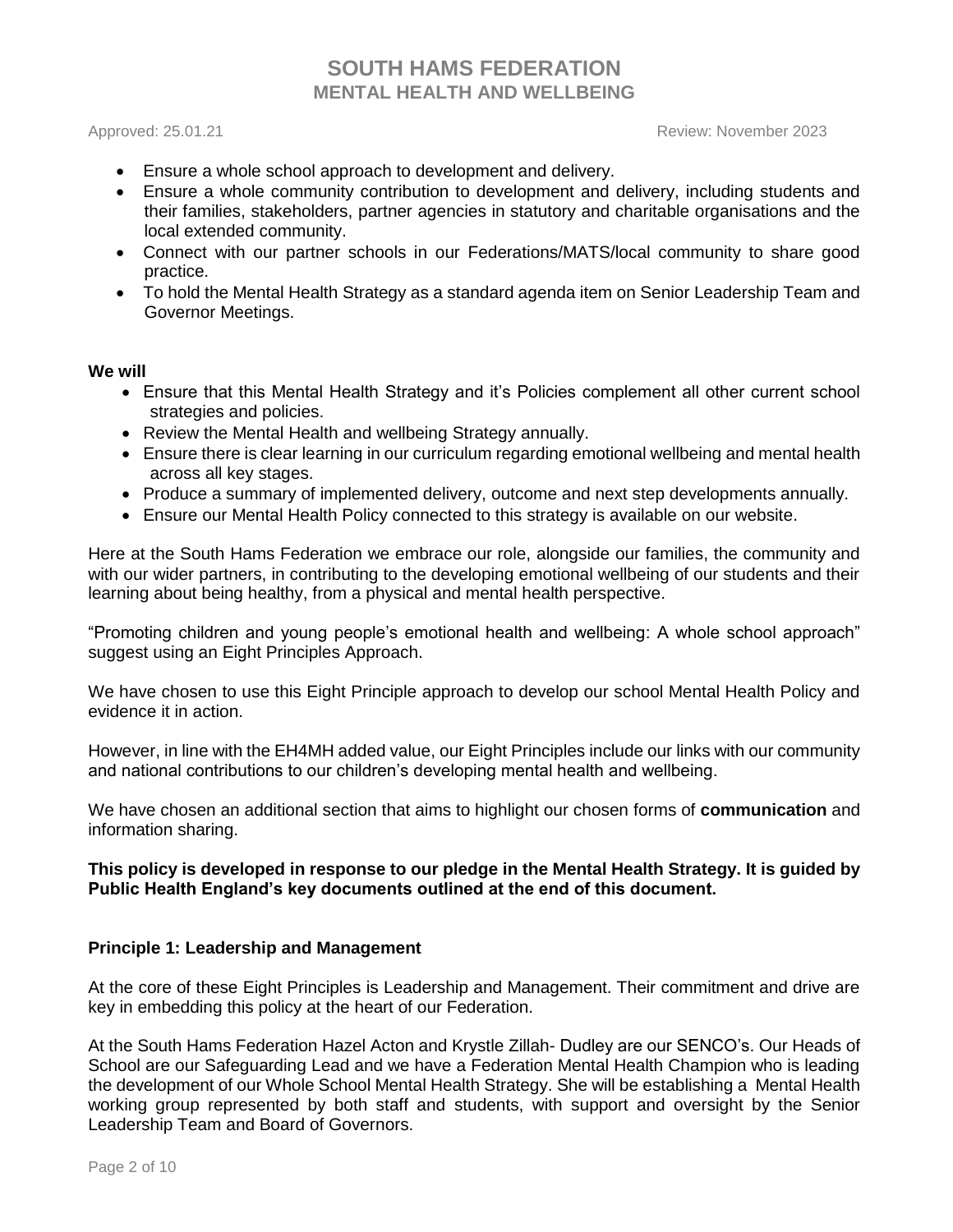Approved: 25.01.21 Review: November 2023



Below is the EH4MH's 8 Principle approach including the added value of considering community and national contributions to each principle, and with the additional **Communication** Principle.

# **Community and National Support**

Senior Management have been working closely with our partners in the specialist NHS & DCC funded *Early Help 4 Mental Health* team and the Schools Development Support Agency programme: *"Building a whole school approach to mental health."*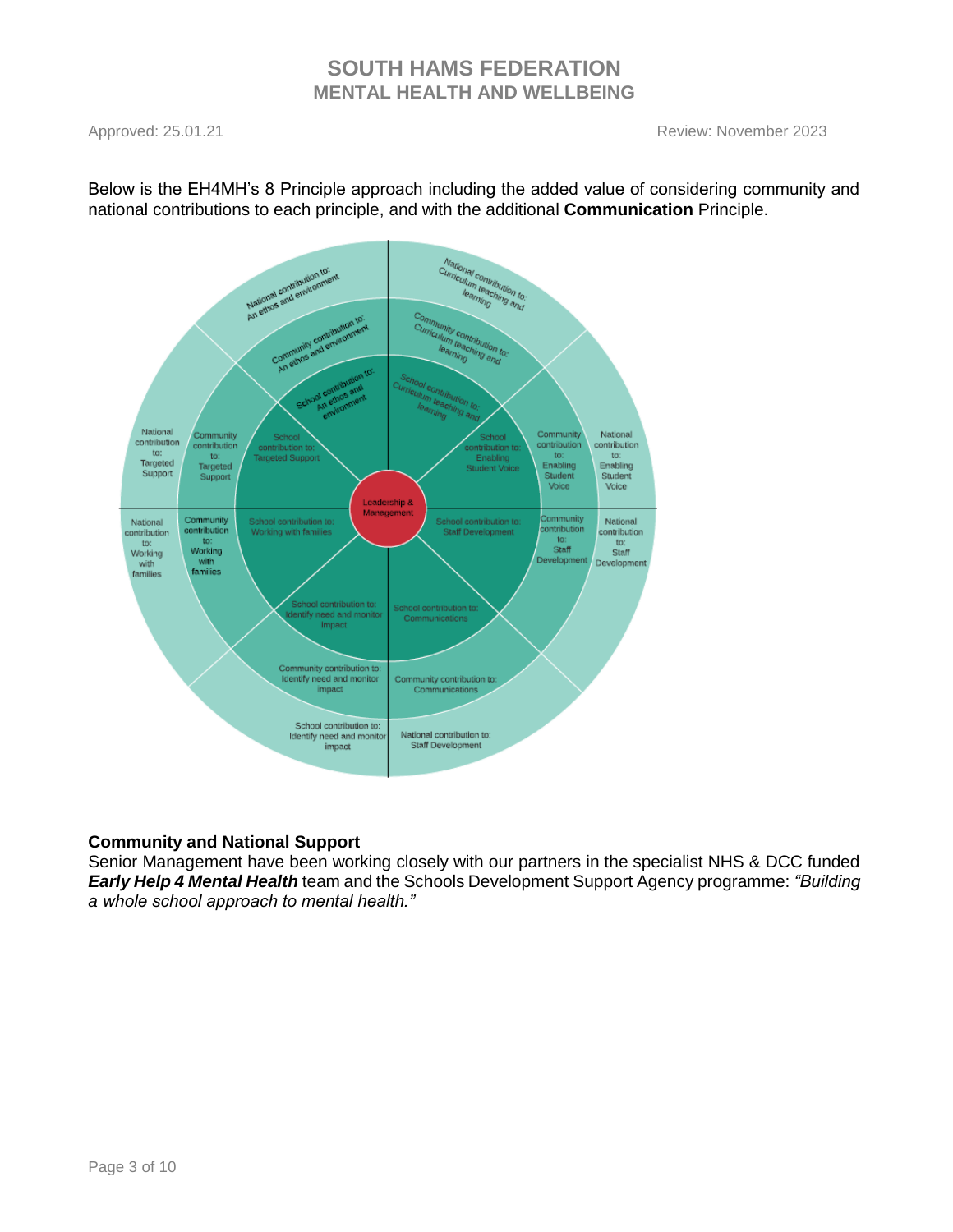### **Principle 2: School Ethos and Environment**

At the South Hams Federation, children and young people come first, and our priority is to deliver high quality teaching and learning, within a culture of celebrating individual effort and progress. This is within an environment that celebrates diversity and promotes respect for all. We want every child to be successful, and to reach for success from the first day they join us, leaving the school with a love of learning that lasts throughout life.

We recognise that in order to embed this ethos, we need to promote an environment that focusses on the whole school's emotional wellbeing. We have considered this through both the physical environment of the school and the emotional culture that is promoted throughout the school.

### **Our Whole School Approach does this by**

# **School**

The sharing of our Federations mission statement, which is; *to provide a safe haven where everyone is valued and respected. All staff members, in partnership with parents and families, are fully committed to students, empowering them to meet current and future challenges in both community responsibilities and personal growth.* We also promote our shared core values of; *compassion, enquiry, persistence, respect and joy.* 

Our school policies including: Behaviour, Anti-Bullying and Safeguarding.

We create a sense of belonging by celebrating individual and team achievements, both inside and outside school events.

### **These are examples of how it looks within our school**

Promotion of Mental Health

Mental Health Ambassadors.

Presentations to students and families, school displays and the modelling of the 10-a-day choices for mental health.

We promote Growth Mindset language and the '10 a day for good mental health' through *Normal Magic,* and enable children's learning to foster resilience and self-efficacy.

We encourage outdoor learning opportunities through forest school, outdoor education days, outdoor classrooms, the golden mile, residential trips. We believe this supports confidence, self-esteem, community and team building, a sense of achievement, pride and fun, all of which impact positively on mental health.

### **Community**

These are some examples of how it looks within our school that we are proud of;

We have forged links with our local communities, who in turn contribute to assemblies. The Federation is developing an ethos that promotes a positive image of people with diverse identities and abilities. This has helped to develop a zero tolerance to bullying where students feel confident to speak out for their rights.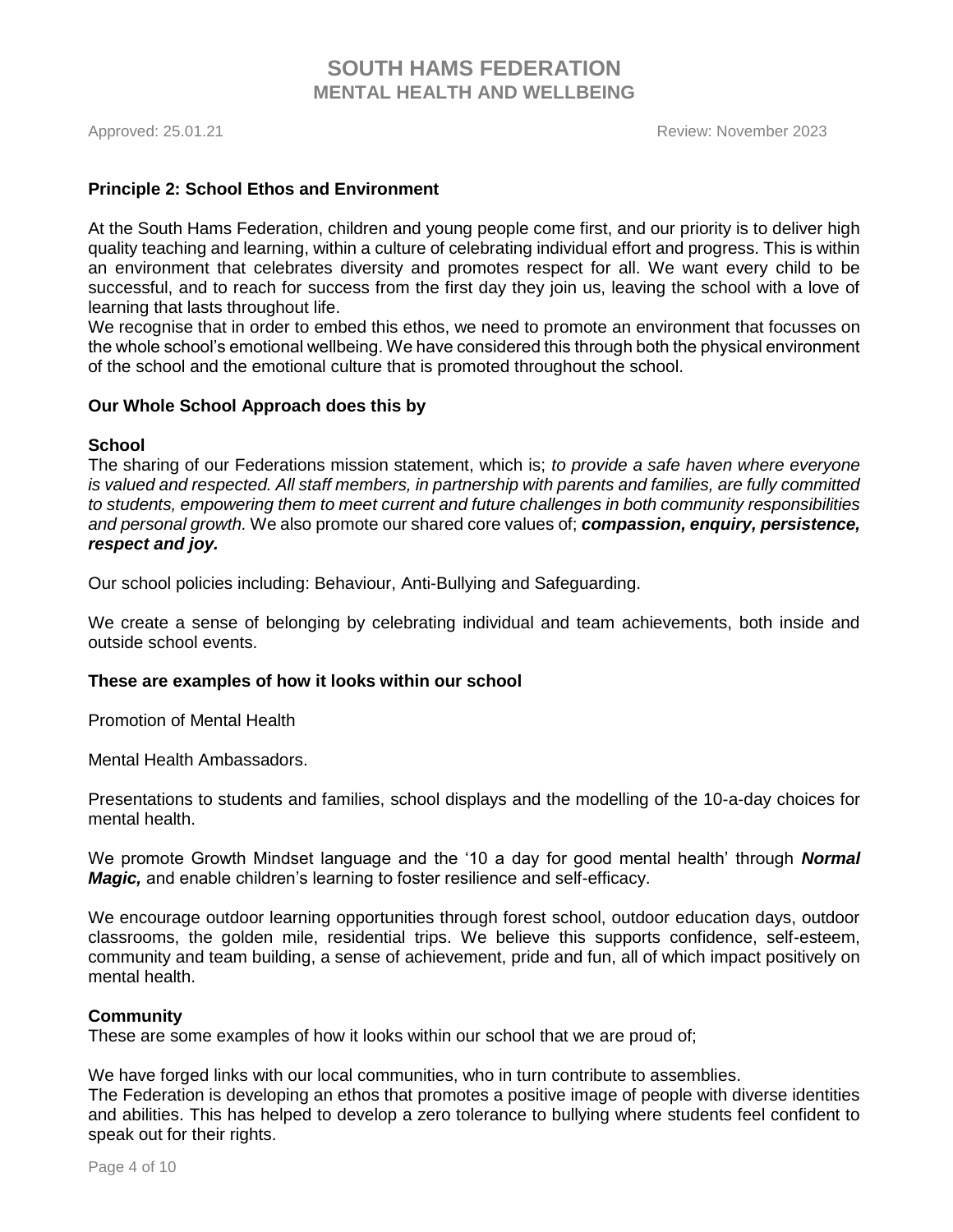### **Nationally**

We are actively embracing the 'Time to Change' campaign to bring an end to the stigma and discrimination faced by people who experience mental health problems.

## **Principle 3: Curriculum Teaching and Learning**

We know that school-based programmes of social and emotional learning have the potential to help young people acquire the skills they need to make good academic progress as well as benefit pupil health and wellbeing (*Promoting Children and Young People's Emotional health and Wellbeing*). With this in mind we have sought to enhance knowledge and skills around mental health across the curriculum as well as through targeted subjects such as PSHE.

### **These are examples of how it looks within our school**

### **School**

Exercise – There is a strong link between good physical and mental health. In our PE lessons we explore this with our students. We also promote the Golden Mile.

Impact Days provide students with whole day's experiences of mental health awareness.

We provide mental health education through our PSHE curriculum.

### **Community**

Wherever possible we incorporate the resources of community services to enhance our curriculum's delivery of mental health promotion.

We are proud of our partnership with EH4MH, a local health service, and their support in developing our school's mental health awareness. Their introduction of the 10 a – day program has been a successful part of enhancing childrens understanding of how to look after their own mental health.

### **Nationally**

Recently we responded to children asking for helpful resources for managing stress and introduced Calm and Breath apps and Go Noodle. Although not directly embedded in curriculum content, each class is given time to take a break and recharge their emotional batteries. This has had a very beneficial impact on childrens engagement in lessons.

## **Principle 4: Childrens voice**

Involving children in decisions that impact on them can benefit their emotional health and wellbeing by helping them to feel part of the school and wider community and to have some control over their lives (*Promoting Children and Young People's Emotional Health and Wellbeing).* We are committed to providing structures that allow children to play an active role in developing a mentally healthy school. **These are examples of how it looks within our school;**

## **School**

Developing a Mental Health Ambassador Team.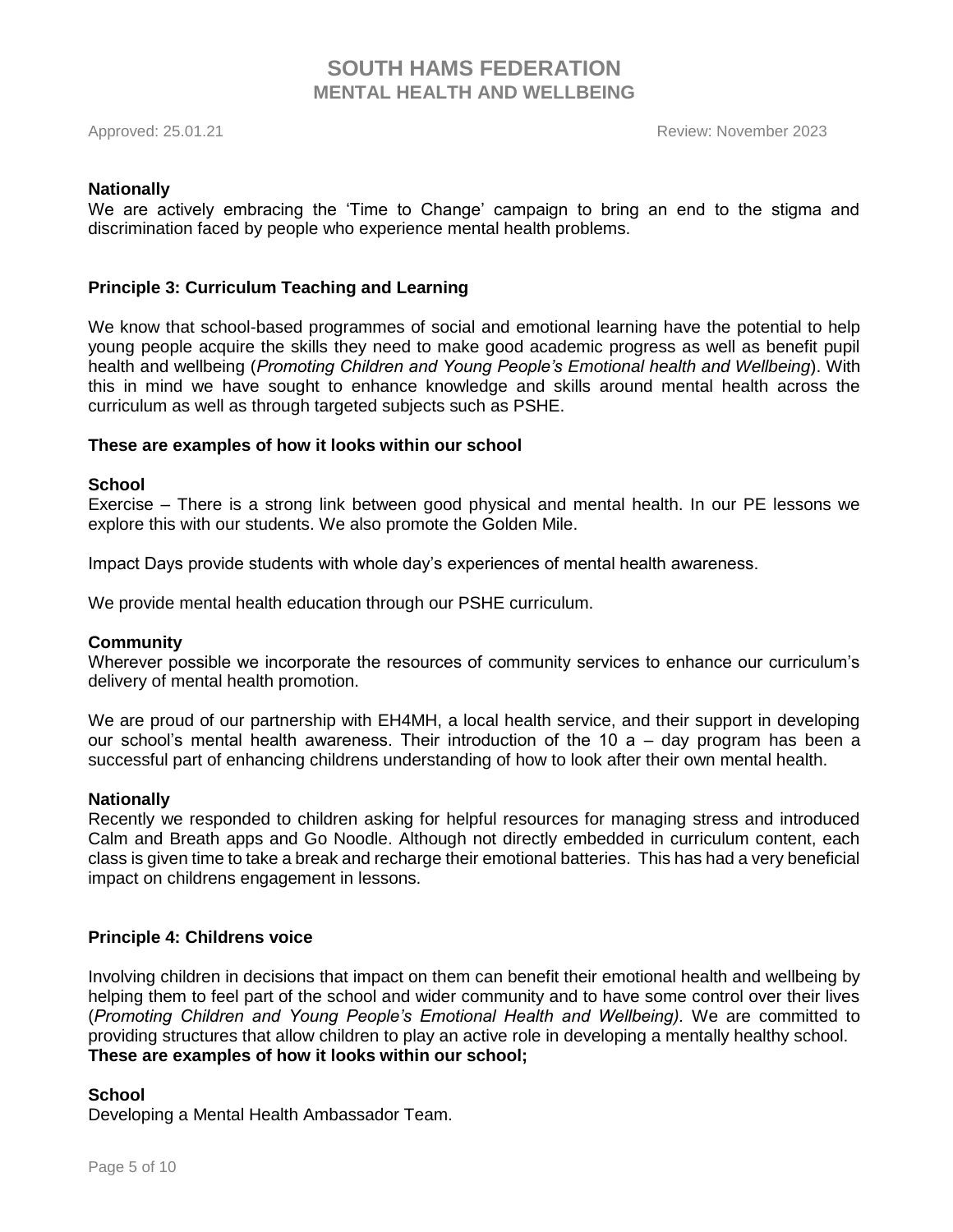Approved: 25.01.21 Review: November 2023

All staff make a strong contribution to senior leaderships' understanding of children's need by being an advocate for children.

Our Peer Mentors facilitate children finding and establishing a voice.

Our school promotes children in all clubs and activities to have a voice in how the clubs run, how the clubs inter-face with the school, and children can promote the clubs within the school.

We give children opportunities for hearing and encouraging their voices in drama, singing, debating, dance and visual art projects.

Within Circle time, staff create an environment that encourages all children to share their views and experiences.

# **Community**

We encourage our children to participate in other focussed or general groups relevant to their needs, such as: Balloons or other local Bereavement organisation group, BEAT groups (Beating Eating Disorders charity) and LGBTQ Groups such as Intercom Trust, etc.

## **Nationally**

We access information from Young Minds [\(www.youngminds.org.uk\)](http://www.youngminds.org.uk/) for young people's views relating to their mental health, support and what they have found helpful. This is co-ordinated and kept up to date by our Mental Health Ambassador Team.

# **Principle 5: Identifying Need and Monitoring Impact**

In line with our ethos of celebrating diversity and the successes of the individual, we are keen to identify need in order to provide the appropriate supportive environment for students to thrive. We aim to identify children and young people with mental health needs as early as possible to prevent them from developing.

## **These are examples of how it looks within our school**

## **School**

We use a number of whole school profile surveys, including SIAMS and the SHUE (The School Health and Education Unit). These help highlight any particular trends within the school population that may need attention. The Federation consulted with the EH4MH team who were able to support staff to provide some targeted information and resources to the student year group that helped them find positive ways of managing their emotions.

We seek feedback from our families and children through questionnaires.

All staff are given regular training on how to identify signs that a student may be experiencing a mental health difficulty.

We openly encourage children to let staff know when they have concerns, we provide a variety of ways for students to seek help.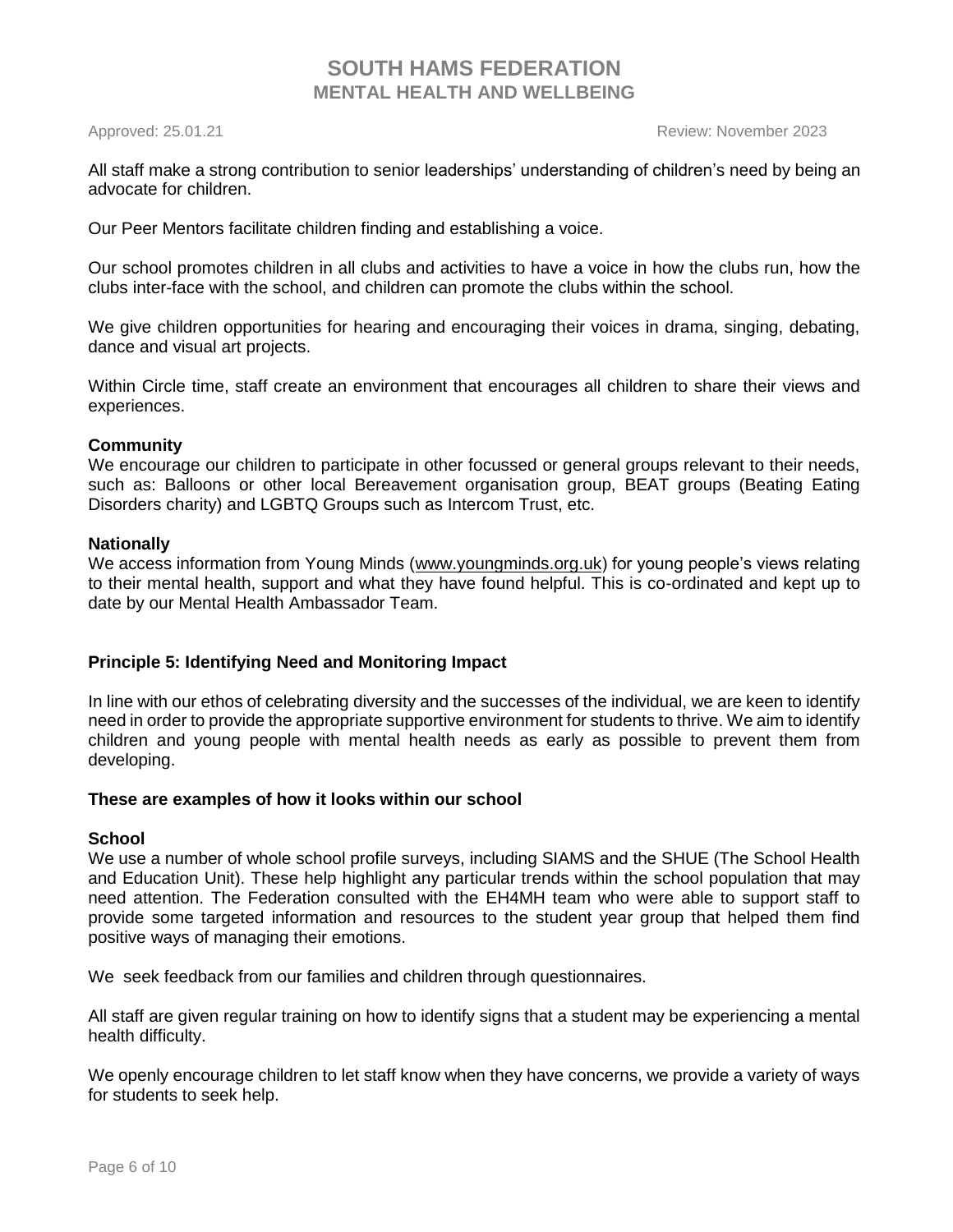Approved: 25.01.21 Review: November 2023

### **Community**

As a Federation we work closely in partnership with our community colleagues to ensure we are actively identifying student mental health needs and monitoring the effectiveness of our actions and support.

### **National**

The staff team and Mental Health Champion use 'Measuring and Monitoring Children and Young People's Mental Wellbeing: A toolkit for schools and colleges' (Public Health England and Evidence Based Practice Unit) for information on appropriate tools to measure impact of interventions.

## **Principle 6: Working with Families**

We are committed to working in partnership with parents and carers. We recognise the important role the family plays in influencing the emotional health and wellbeing of students in the school.

We also recognise that working in partnership may sometimes mean providing support and resources to those families that are struggling with meeting life's challenges.

### **These are some examples of how this looks in our school**

### **School**

From Timid to Tiger; this is a program designed to support parents to help their child approach life more confidently, and learn to tolerate their worries and fears.

A Parent/Carer area on our website with useful online and local resources.

The 10-a-day choices for mental health parent workshops, provided in school by EH4MH.

Evidence shows that being part of a community and feeling a sense of belonging is good for our mental health.

### **Community and National**

We provide information to parents and help sign post them to appropriate support and advice through the information on our website which is regularly updated.

There are several online resources and information from national charities and organisations regarding mental health and well-being. Details are provided on the dedicated parent page of our school website.

## **Principle 7: Staff Development, Health & Wellbeing**

'Wellbeing in schools starts with the staff; they are the front line of this work…' (ncb Framework for promoting well-being and responding to mental health in schools).

At the South Hams Federation we place the wellbeing and development of staff as a high priority, believing all school staff play a vital role in developing and supporting the emotional health and wellbeing of the children.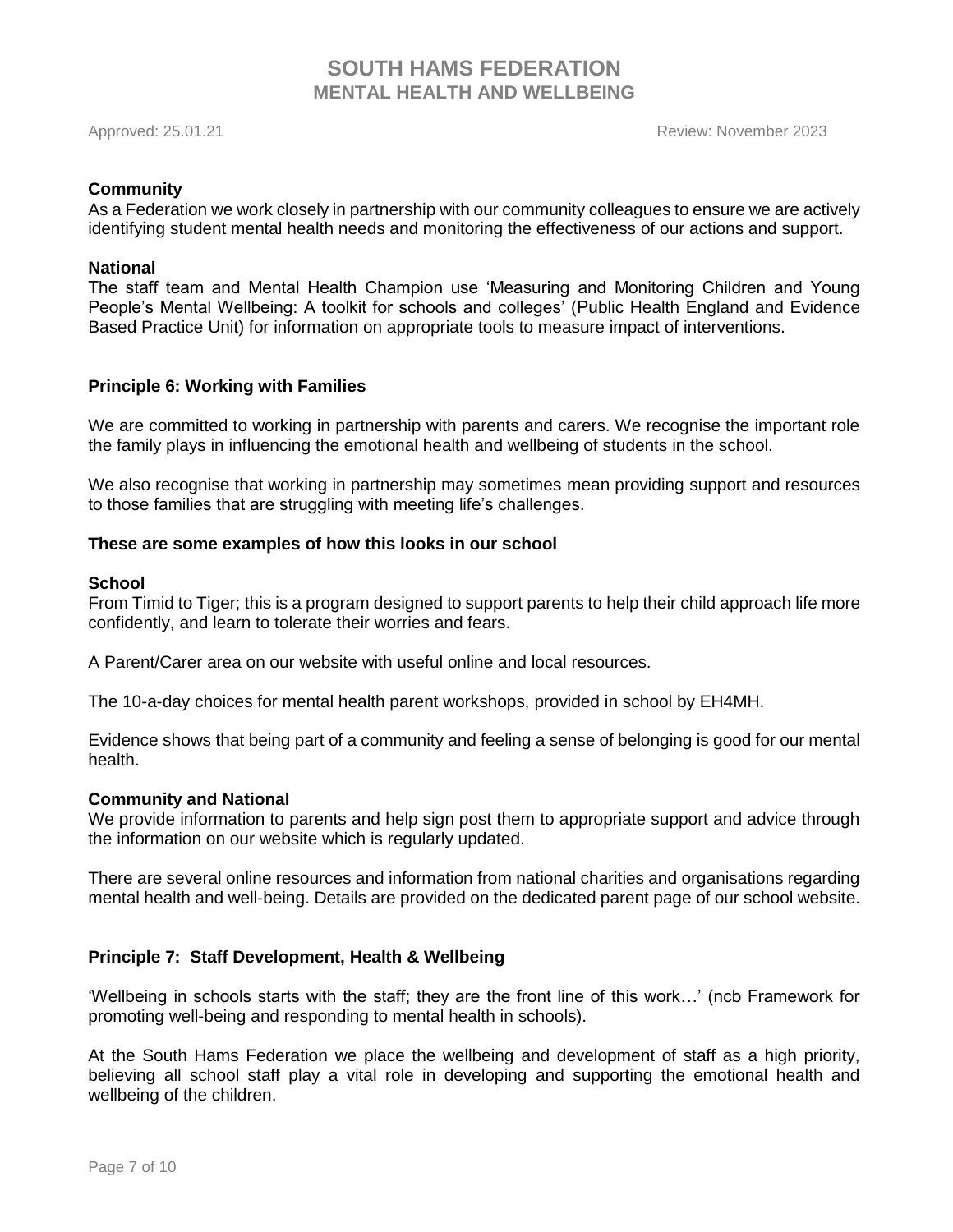Approved: 25.01.21 Review: November 2023

Principle 7 is split into two sections; the first is how staff are provided with the knowledge and understanding of students' wellbeing and the second looks at how the school supports the development of staff wellbeing.

# **These are examples of how it looks in our school**

# **Staff training**

In the last year all staff have received training in mental health delivered by; Babcock Educational Psychology Team. This is greatly helping the Federation to develop a much deeper understanding of mental health which is helping us break down stigma and bring about whole school culture change.

# **Staff wellbeing**

We implement 'Time to Talk' wellbeing conversations for staff, which encourages the importance of being able to talk about what is going well and any struggles.

Using and modelling the 10 a day positive choices for mental health as a whole school approach (for staff and students).

Staff can access the Devon County Council Wellbeing and Counselling service.

# **Principle 8: Targeted Support**

The Federation recognises that many behavioural and emotional problems can be supported within the schools, with advice from external professionals, and that some students may need more intensive support at times. The South Hams Federation has a range of potential interventions to support individual's needs, as well as links with external agencies.

## **These are examples of how it looks within our school;**

## **School**

Our SENDCO team have been supporting each other to identifying early signs of difficulties in children and are able to quickly identify specific interventions to support students in school.

*An example of this is;* students being identified as experiencing anxiety that is impacting on their learning, strategies being offered to the teaching staff and parents being offered the 'From Timid to Tiger' parent programme.

To name all of our interventions would be a very long list, here are some examples that have been identified as really helpful by our student and parent voice;

Forest school.

Animal therapy- Ivybridge Donkey Sanctuary

Lunch time mentoring / club for children having a difficult time.

Peer mentors for vulnerable children overseen by staff.

Take 5 – whole school resilience building programme using mindfulness, including universal & targeted needs (www.eachamazingbreath.org).

'Just Breathe' video for children to explain about relaxation, especially useful for primary age (from [www.mindfulschools.org\)](http://www.mindfulschools.org/).

## **Community**

At the South Hams Federation we work closely with our Community Colleagues in Health and Social Care.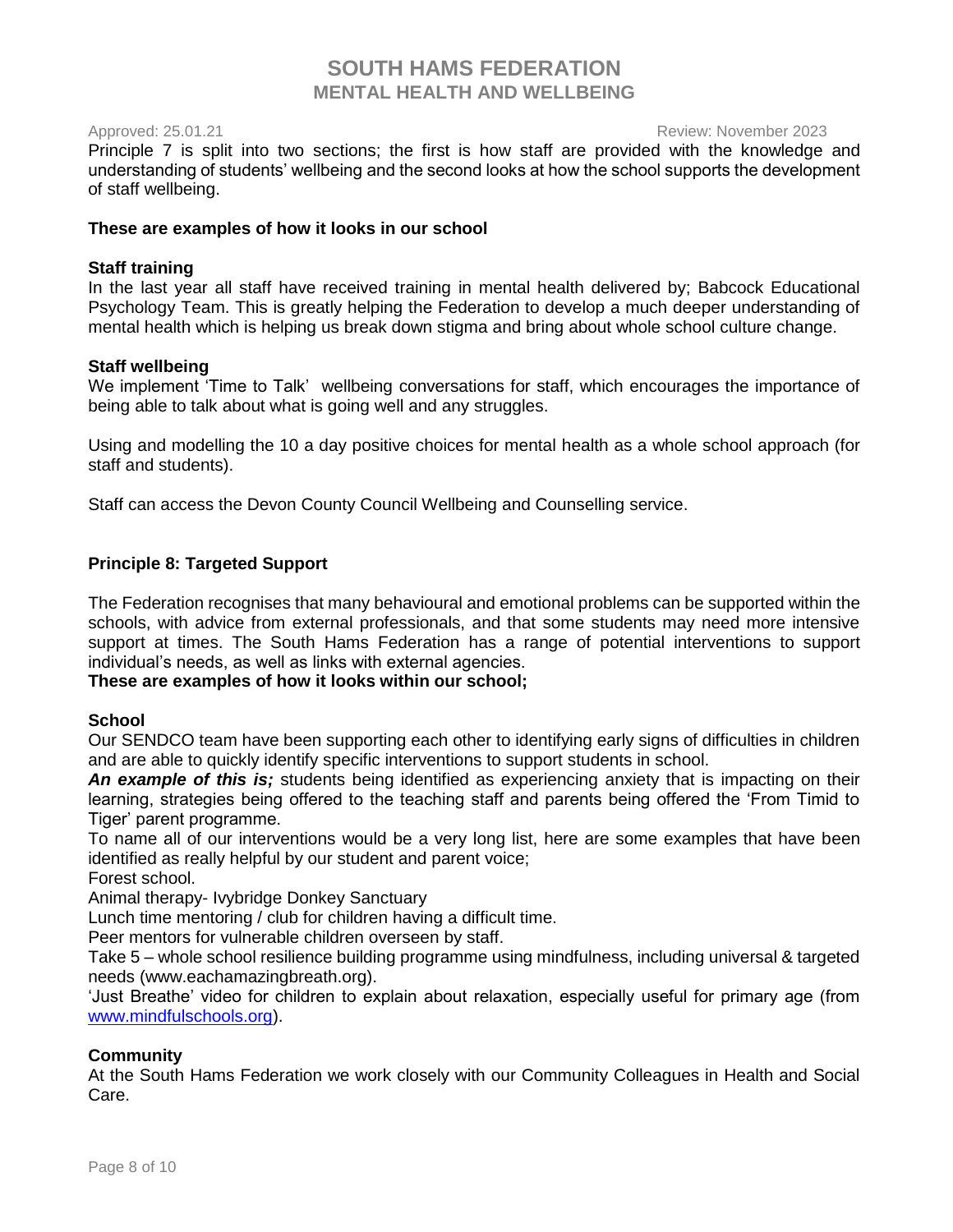### Approved: 25.01.21 Review: November 2023

Social, Emotional, Mental Health, Wellbeing and Behaviour Team (Previously the Behaviour Support Team) provide consultation and advice to all school staff around identified individual student's needs. Linking with EMTAS - Ethnic Minority and Traveller Achievement Service.

Emotional Logic –free session from Babcock for primary and secondary schools, focusing on helping students manage feelings and move forward in their lives with strength and resilience (for more information on emotional logic as an approach visit [www.emotoinallogiccentre.org.uk\)](http://www.emotoinallogiccentre.org.uk/).

## **There are many national resources and services outlined on our website**

### **Principle 9: Communication**

In the South Hams Federation we identify that clear and robust systems of communication both within the school and into the school community, are key components to providing a mentally healthy school.

### **These are examples of how it looks within our school**

### **School**

In line with our Federation ethos, we are always thinking of diverse ways of promoting good communication, in enabling and encouraging students and staff to feel more comfortable to communicate feelings and seek help when they need it. We use a wide variety of approaches including; non-verbal systems such as suggestion boxes, cue cards, internet communication via emails our website.

We communicate within the staff group through staff meetings and emails, including having mental health as a standing agenda item at staff meetings so that staff are aware of what support is available within school. This includes refreshers of key themes / training topics.

At Key Stage 1 we use 'Worry Monsters' to help students feel more comfortable about communicating their thoughts and fears.

Staff have received training in communication by both Mental Health England, and EH4MH. We inform all parents of the school's obligations and responsibilities to safeguard children during their information session when their children start at the school.

Staff are aware of school processes for flagging up which children are particularly vulnerable and ensuring the right support is given in school and sought outside of school where relevant, this process of responsibility is reinforced in staff meetings and in staff diaries/ handbooks.

## **Community**

We communicate to our parents through our website, newsletters, emails, parent teacher evenings and information evenings.

All staff have accessed EH4MH training, which encourages ways to talk about mental health and how young people are feeling, which can be used over the breadth of young people's experiences.

### **National**

We use resources from national organisations visually in the school, via display boards, website and newsletters.

We promote 'Take 10 Together at School' – tips for staff on how to start the conversation, by Mental Health First Aid [\(www.mhfaengland.org/img/Take\\_10\\_Together\\_at\\_School\)](http://www.mhfaengland.org/img/Take_10_Together_at_School).